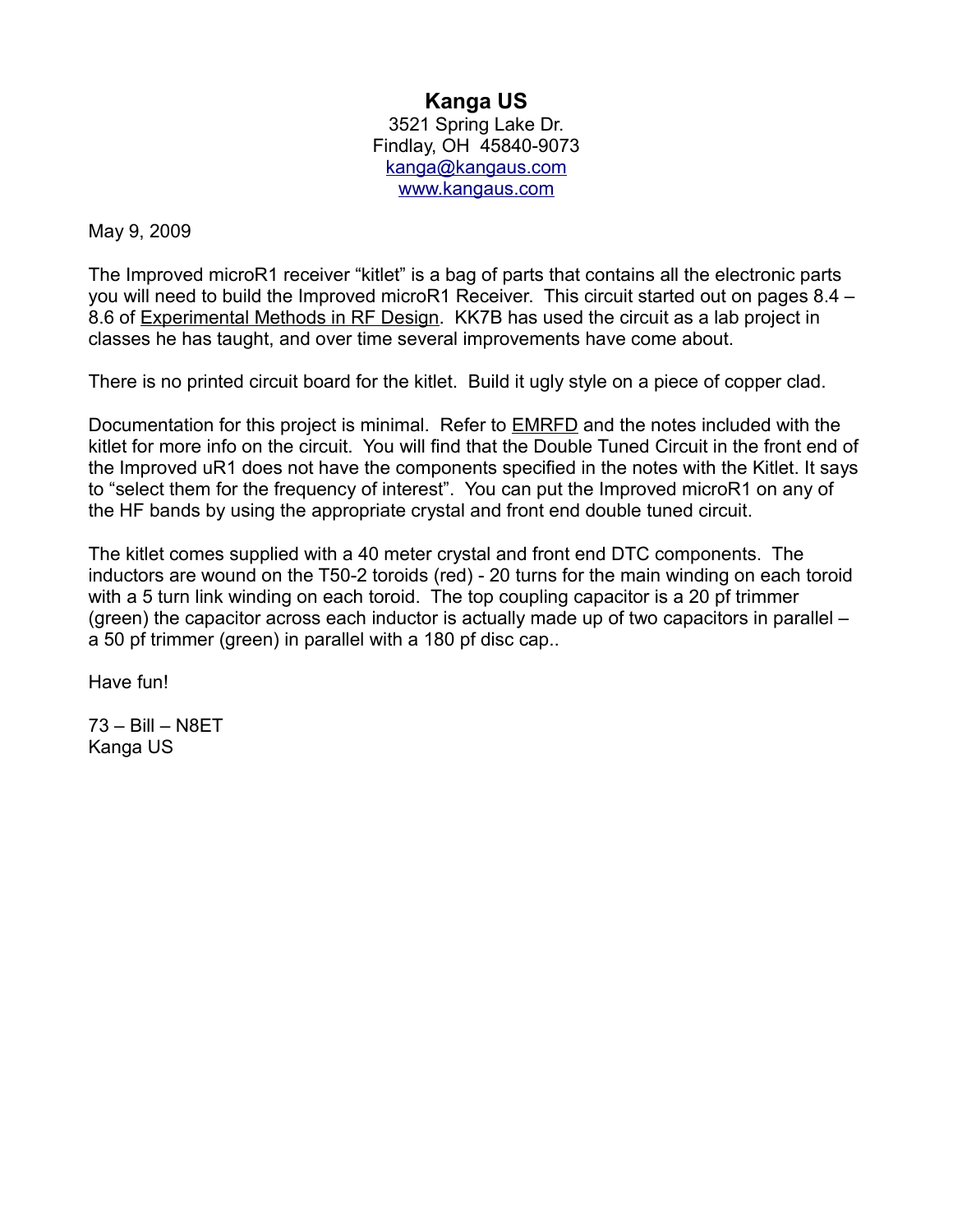## Simple Improvements to a Simple Receiver

## Rick Campbell 24 April 2008

The simple receiver circuit presented on pages 8.4 - 8.6 of EMRFD has been widely duplicated and used as a starting point for many experiments. As with any receiver design intended to be built using available components, each version is different. A recent exercise resulted in several improvements to the ugly constructed receiver in the photograph in the upper left corner of page 8.4.

This is the actual schematic diagram of the receiver in the photograph. It differs slightly from the schematic in the book, but is essentially as described in the text. Critical listening revealed weak audio, as expected, and lots of high frequency noise and signals. When operated using a bench supply instead of a 9v battery, there was some tunable hum.

The minor changes to the circuit may be seen in the schematic to the right. A simple low pass filter restricts the audio frequency response to a range useful for CW and SSB. The 560pF capacitor was removed from the first transistor audio stage, because it didn't seem to do much.



Restricting the audio bandwidth allows more gain, so the AC emitter bypass was added to the output stage. Additional power supply decoupling eliminated most of the tunable hum, and soldering a short wire from the crystal can to ground eliminated the rest. After tuning the input double tuned circuit, the variable capacitors were removed, measured, and replaced with fixed capacitors. This permits a more compact layout. The final receiver is built ugly style on a 1.3" by 3.2" board, and is delightful to listen to.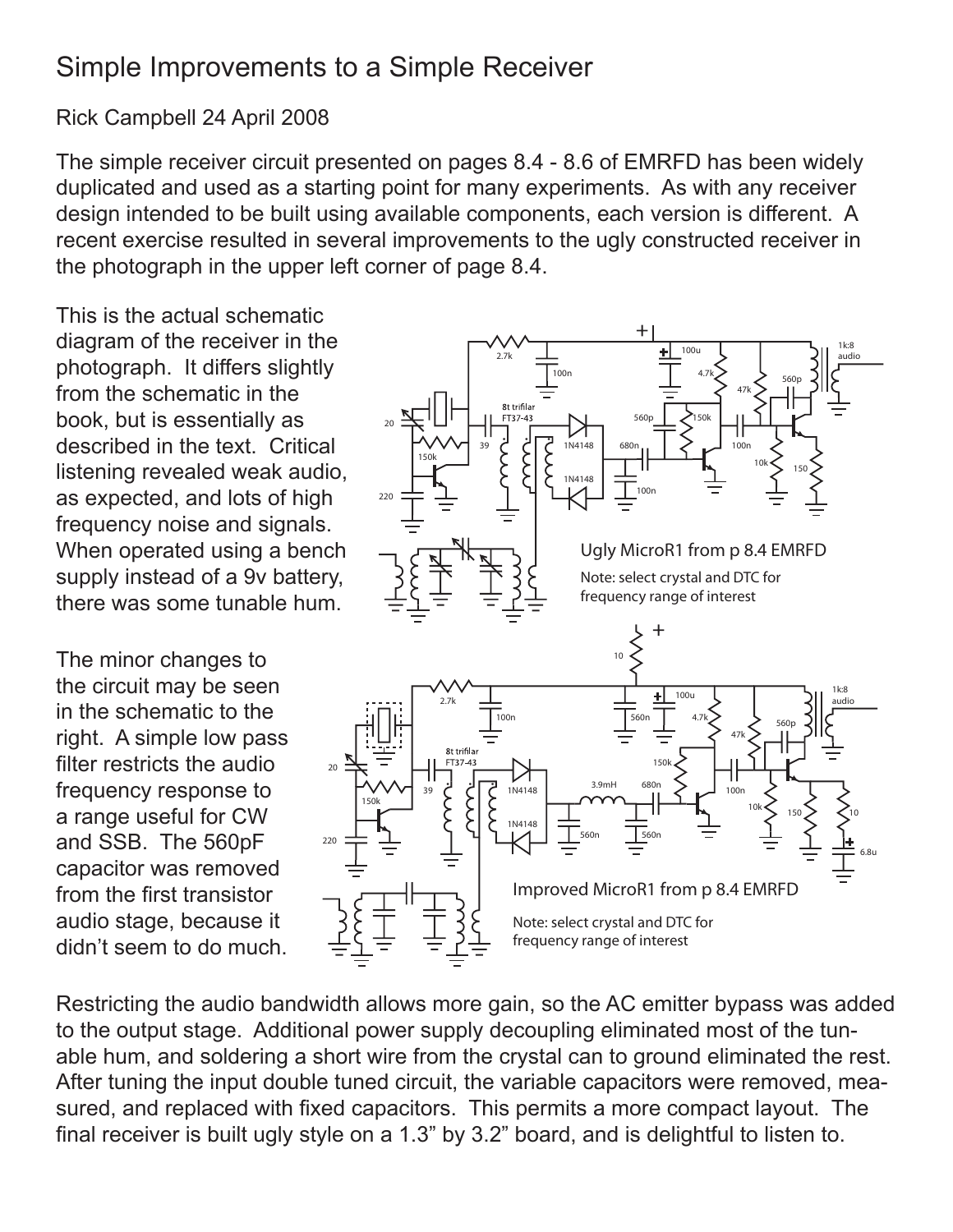Here is a photo of the completed receiver in its natural environment, sitting on the backyard picnic table. A Uniball pen is for scale comparison. The receiver is simple, small, and draws 8 mA from a 9 volt battery, but hears signals from thousands of miles away when connected to a half-wave dipole antenna 30 feet up.





Here is a detail shot of the RF, LO, and mixer. The mixer in this application is often called a "Product Detector." The antenna input is the small coax soldered to the board at the left. The simple Pierce oscillator with 7.030 MHz crystal and green trimmer capacitor are on the lower left part of the board. The product detector with its trifilar toroid, two diodes, and bypass capacitor are in the upper right. The audio low-pass inductor is the gray cylinder on the bottom right.

Here is the detail shot of the product detector and audio section. The gain is low enough that there is no need for a volume control, even though the band noise is clearly audible in the headphones. One simple way to implement a volume control would be a 100 ohm variable resistor directly across the headphone jack. That varies gain by reducing RL for the output stage.